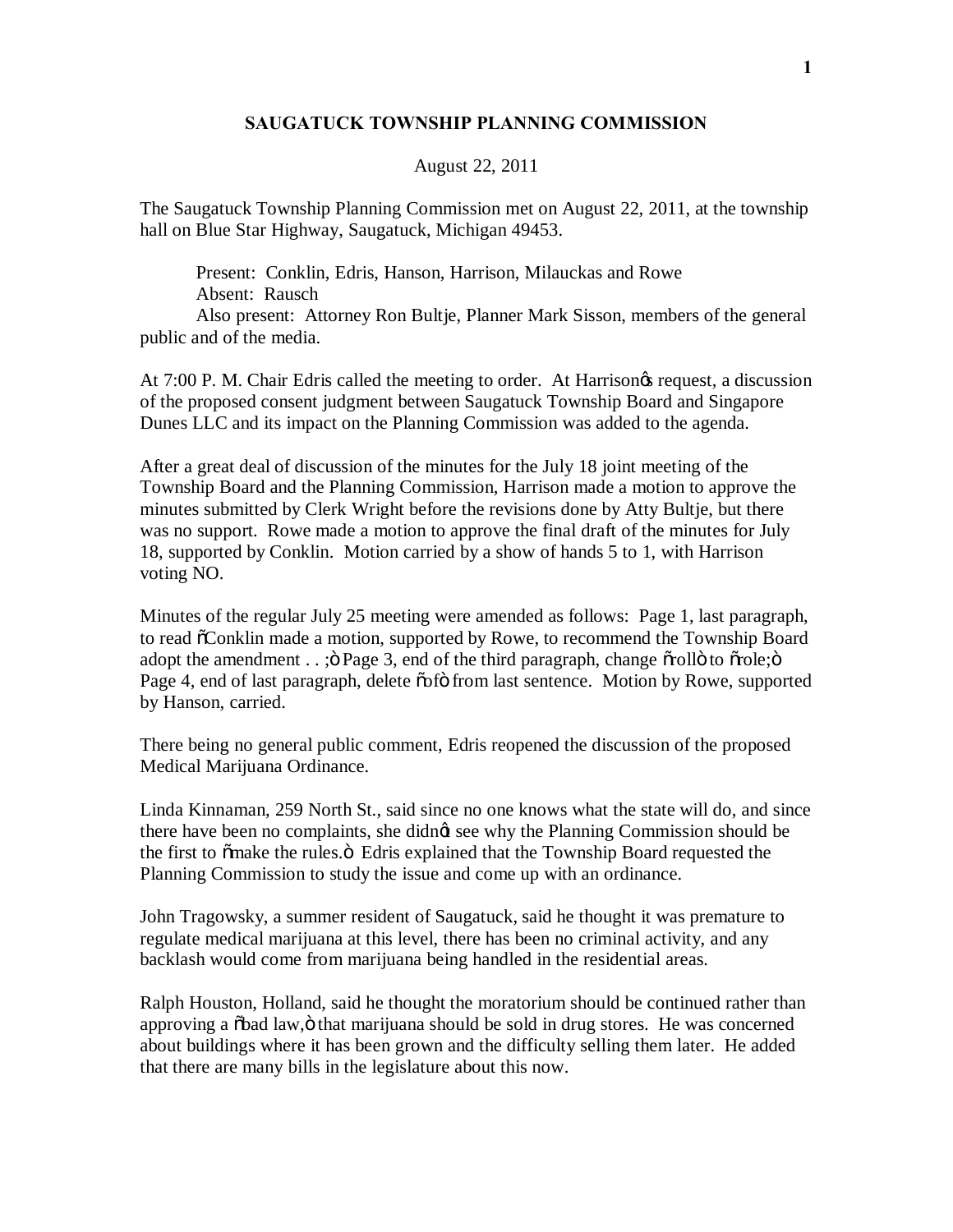Edris invited Atty Bultje to explain the two alternatives to be added in the 8/17/11 draft of the proposed Medical Marijuana Ordinance; that is, either (1) the marijuana must be grown in the dwelling only, or (2) it may be grown, as a matter of right, in an attached garage or a detached accessory building as long as it is an enclosed locked facility. Bultie said the usual home occupation must be carried on in the home, unless there is a special approval, including public hearing, for it to be carried on in an accessory building. Because of the necessity for confidentiality required by the Michigan Medical Marihuana Act, a public hearing should not apply.

Edris asked Bultje what his guess is as to when the courts will decide anything or if the legislature will accomplish anything with all the bills before it, and Bultje made no predictions, but he did say that three circuit courts have already declared the federal law as preemptive over the state law..

The commissioners discussed being consistent with the neighboring municipalities, the fact that the proposed ordinance does not restrict it to a specific zoning district, the possibility that if nothing is done more dispensaries will crop up and be harder to close down if they are found to be illegal, and how the proposed ordinance would be enforced.

Edris confessed he was conflicted about having marijuana raised in residences, but was more sympathetic to dispensaries if they are well regulated. Sisson said he thought with the language in the proposed ordinance, dispensaries (which are not now defined in the Statute) could be allowed if they are found to be legal later. Atty Bultje said if this ordinance passes, the Township Board will probably wait to see if the issue of dispensaries is cleared up by the State.

Harrison made a motion to recommend that the Township Board approve the 8/17/11 draft of the Medical Marihuana Ordinance, including Alternative 2 for subsection (h). Hanson seconded. Milauckas questioned whether the occupation could be carried on in the commercial district since there are homes in the commercial district, and Bultje said the marijuana grower would have to live in the home. Atty Bultje brought up all the issues of commercial regulations if the marijuana is grown as a commercial enterprise, such as signage, number of employees, ratio of plants per employee, hours of operation, etc. He advised that the Township Board instructed him to settle this as simply, shortly and cheaply as possible. Milauckas asked how the user finds a care-giver, and Tammi Jacobi, 515 Water St., Saugatuck, answered  $\delta$ Craig & List,  $\ddot{o}$  physicians are not allowed to provide that information. The motion carried 4-2: Harrison, yes; Milauckas, no; Edris, yes; Hanson, yes; Conklin, yes; Rowe, no.

After a brief recess, the meeting reconvened at 8:30 P.M. to take up the consent judgment between the Township Board and Singapore Dunes LLC. Harrison said the decision of the Township Board threw out the PUD requirements of R-4 and he wondered what was left for the Planning Commission to rule on, how it would handle development there. Edris said the consent judgment modifies the ordinance, but he did not think the Township Board did anything beyond its authority. Bultje said the consent agreement